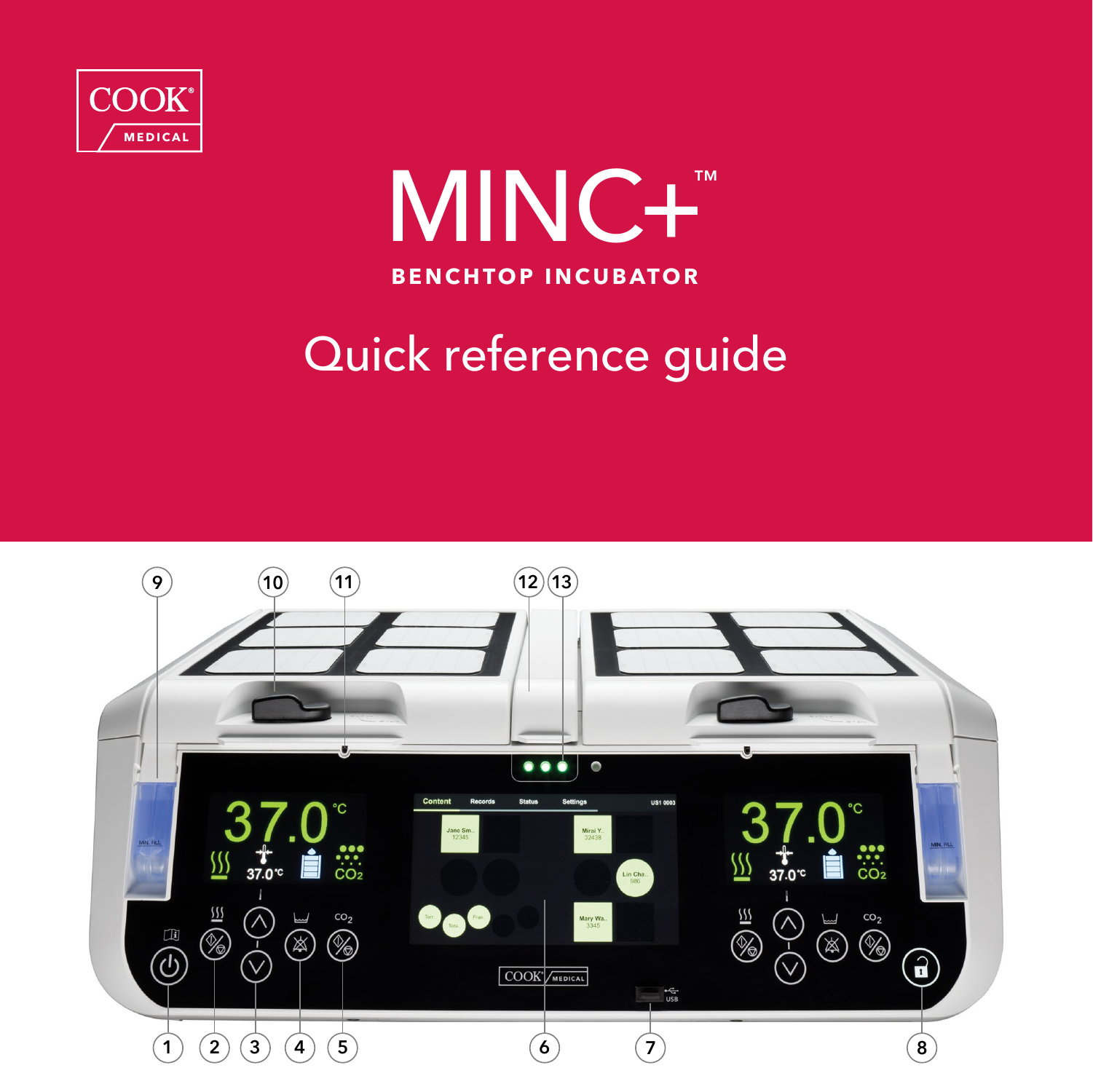<span id="page-1-0"></span>

### Standby/ON

Press this button for 2 seconds to activate the device.



#### Enable/disable incubation chamber heater

- a. Touch the Unlock button for 2 seconds. The MINC+ will beep on touch, and the keypad backlight will come on when the keypad is active.
- b. Touch and release the Enable/disable incubation chamber heater button. This will toggle the chamber on or off, depending on the current state. The state will be displayed on the chamber's display screen. The new changes to the heating state will be saved automatically.

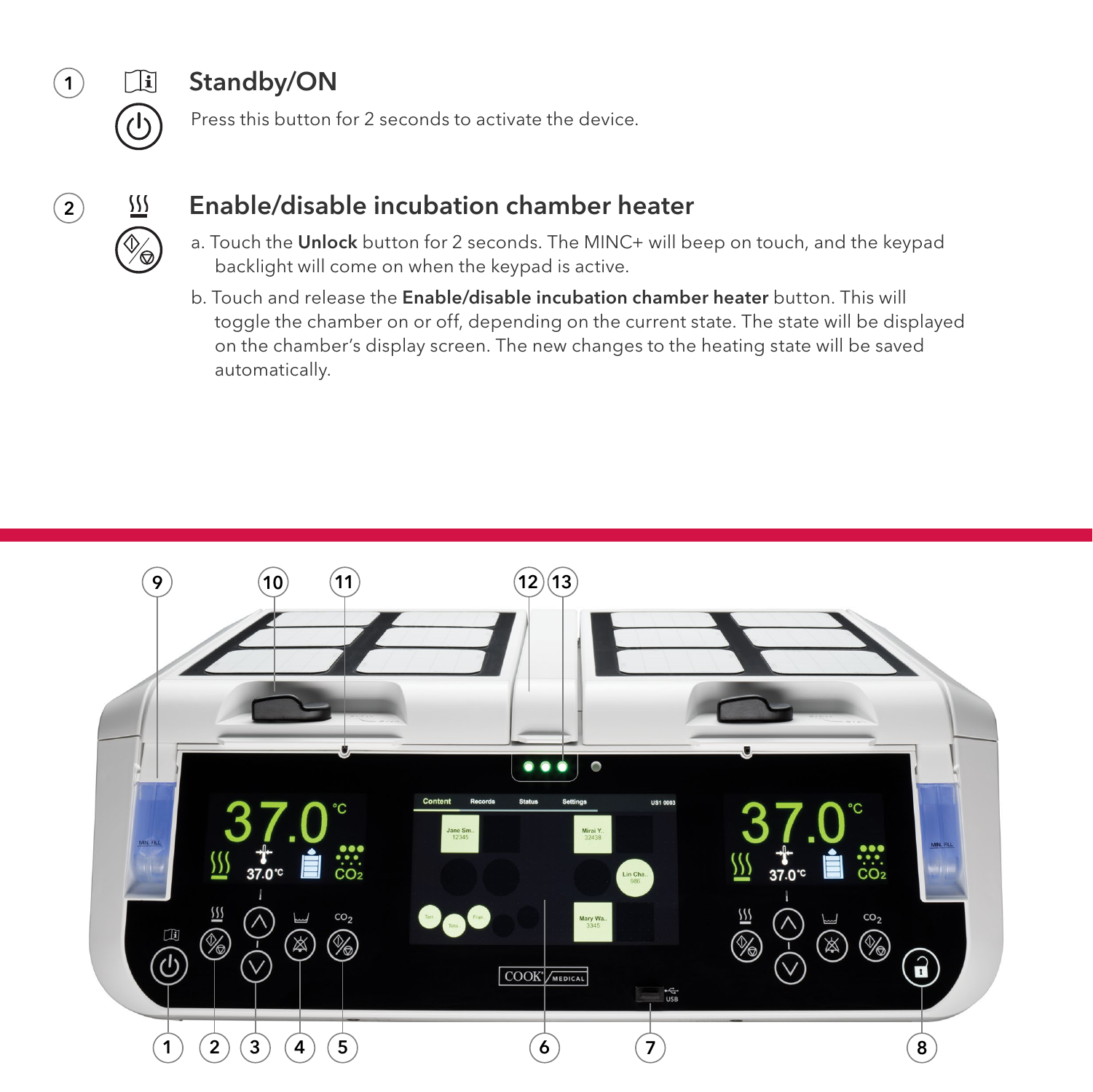# <span id="page-2-0"></span>3

#### Increase/decrease chamber temperature set point

- a. Touch the Unlock button for 2 seconds. The MINC+ will beep on touch, and the keypad backlight will come on when the keypad is active.
- b. Touch and release the Increase/decrease chamber temperature set point buttons for that chamber until the desired set point temperature is displayed on the chamber display screen. The set point is displayed on the chamber display screen in white text immediately above the Increase/decrease temperature set point buttons.
- c. The temperature can be adjusted in 0.1 °C increments within a range of 35.0 °C to 40.0 °C. The new changes to the state will be saved automatically.

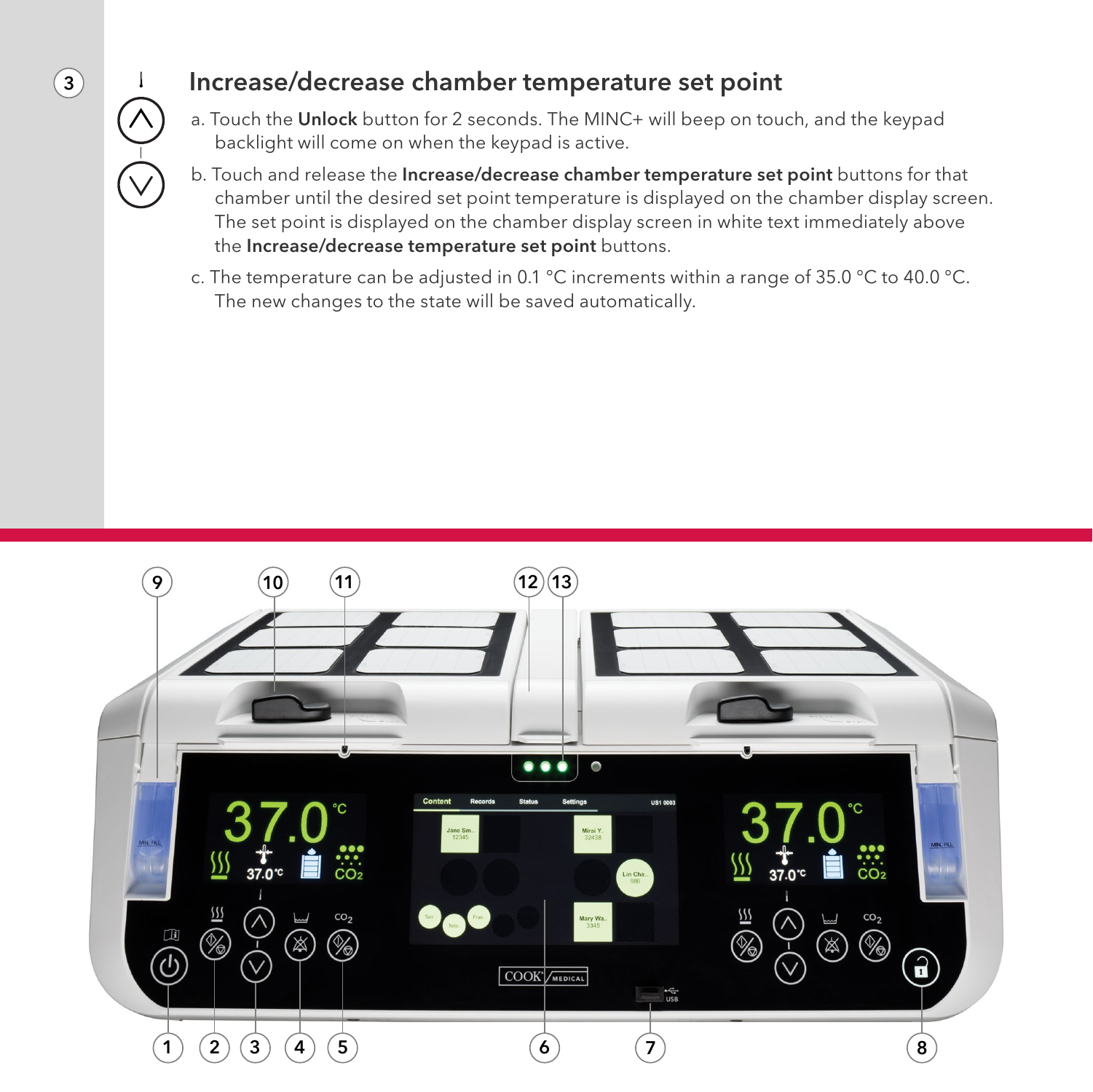## <span id="page-3-0"></span> $\left( 4\right)$

É

#### Enable/disable flask water-level monitoring

- a. Touch the Unlock button for 2 seconds. The MINC+ will beep on touch, and the keypad backlight will come on when the keypad is active.
- b. Touch and release the Enable/disable humidification flask water-level monitoring button to toggle water-level monitoring on and off. The Water level indicator icon will show that the water-level monitoring is enabled and the amount of water in the humidification flask. The state will be saved automatically.

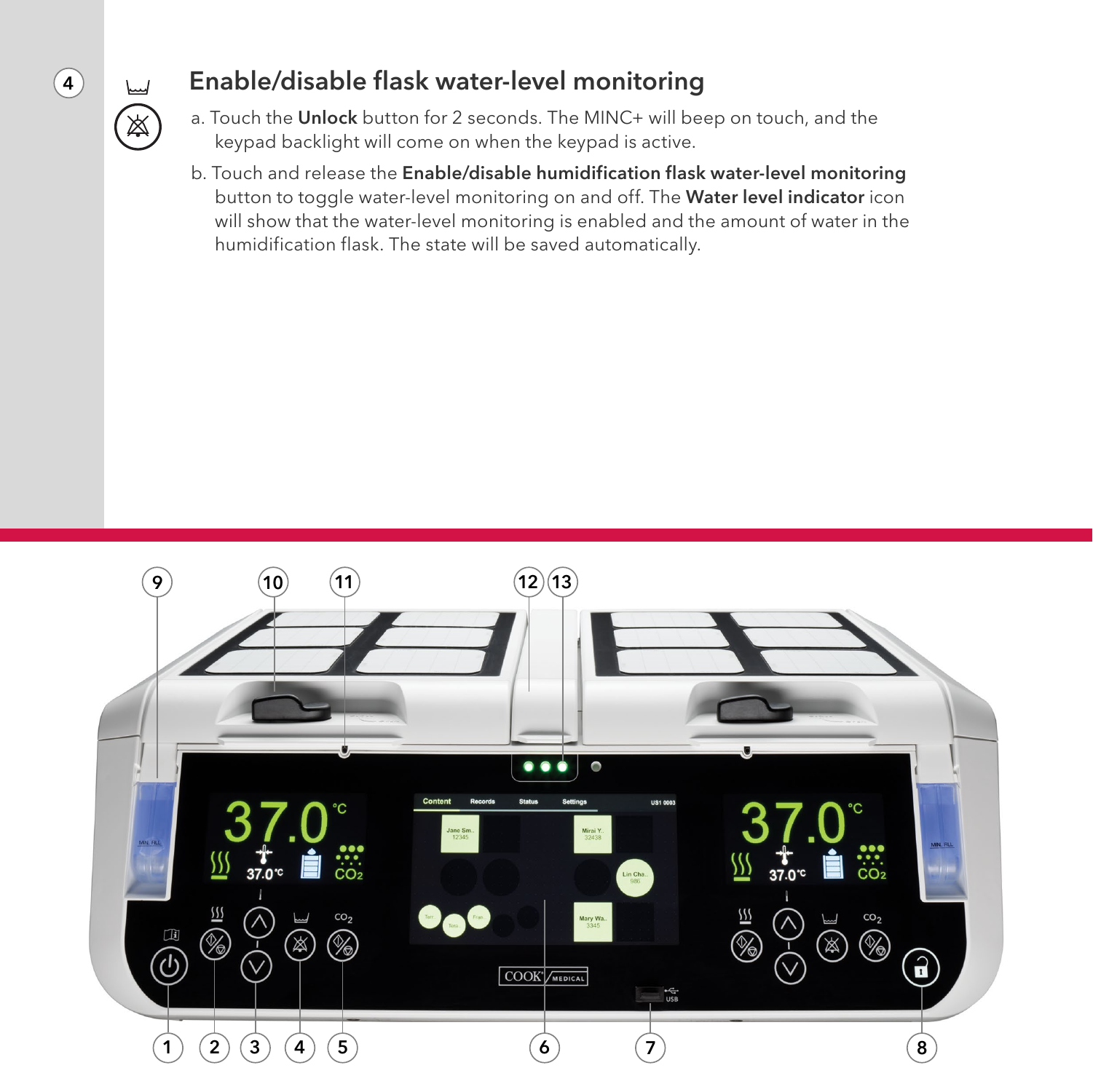<span id="page-4-0"></span>

#### Enable/disable gas flow

#### Turning the gas flow ON

- a. Touch the Unlock button for 2 seconds. The MINC+ will beep on touch, and the keypad backlight will come on when the keypad is active.
- b. Touch and release the Enable/disable gas flow button to toggle gas flow on and off. When activated, the chamber's status screen will initially display the Gas purge  $\Rightarrow$ icon, indicating that the gas flow is enabled. The MINC+ will begin a gas purge cycle for approximately 3 minutes and then go into normal flow operation. The state will be saved automatically.

#### Turn the gas flow OFF

- a. Touch the Unlock button for 2 seconds. The MINC+ will beep on touch, and the keypad backlight will come on when the keypad is active.
- b. Touch and release the Enable/disable gas flow button. The chamber status screen will display the Gas flow disabled  $\mathbb X$  icon, indicating that the gas flow is disabled for that chamber. The state will be saved automatically.

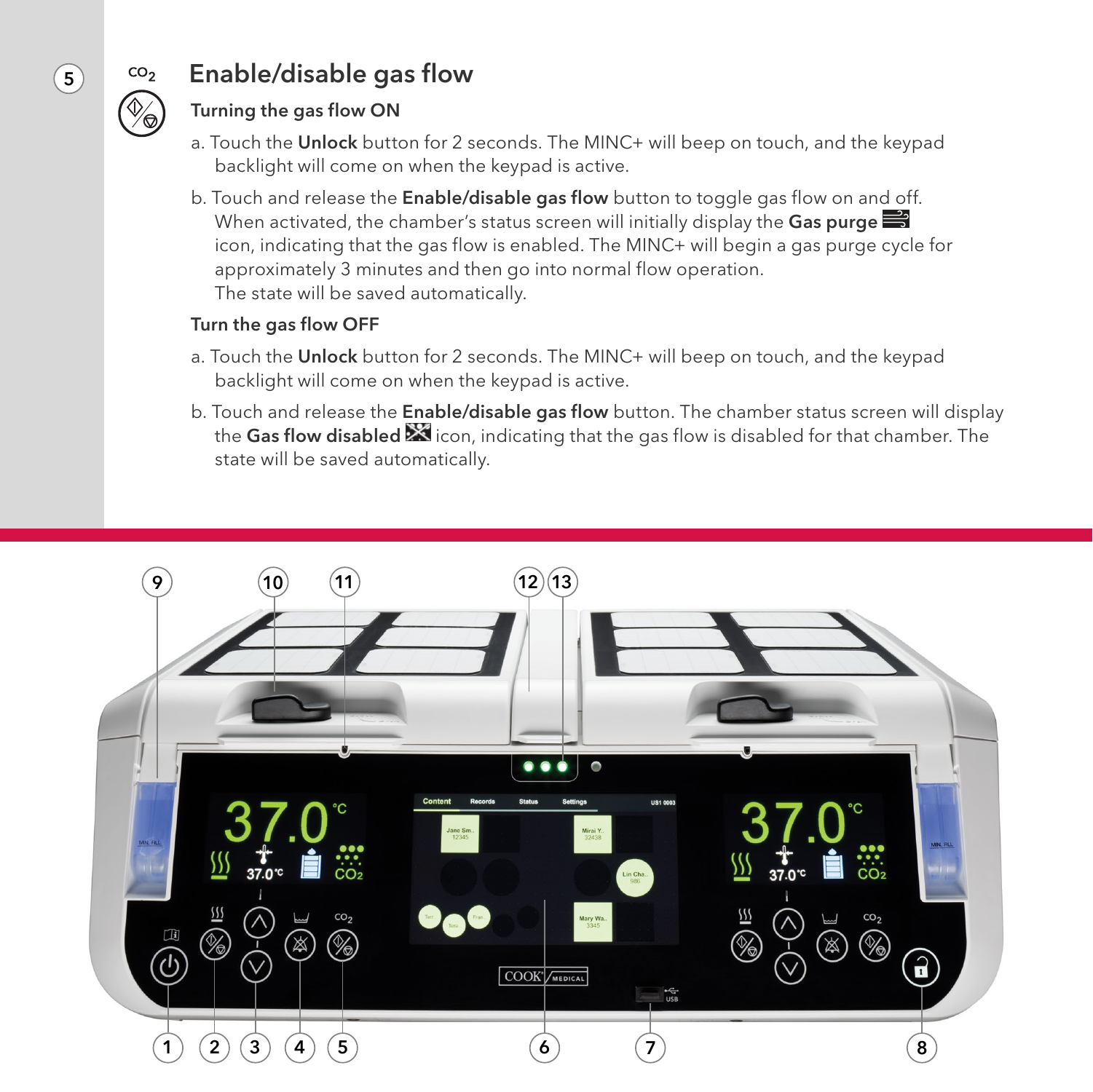#### Center console touchscreen

This is the interface for DishTrace MINC+ software.

### ←← USB port

This is the USB port for downloading data and dish information and for DishTrace MINC+ software updates.

 $\left( 8\right)$ 

 $\mathbf{r}$ 

 $(7)$ 

<span id="page-5-0"></span> $\left( \mathbf{6}\right)$ 

### Keypad unlock

Unlock the keypad by pressing the Unlock button for 2 seconds. The MINC+ will beep on touch, and the keypad backlight will come on when the keypad is active. The keypad will remain active for 5 seconds and lock after the last input.

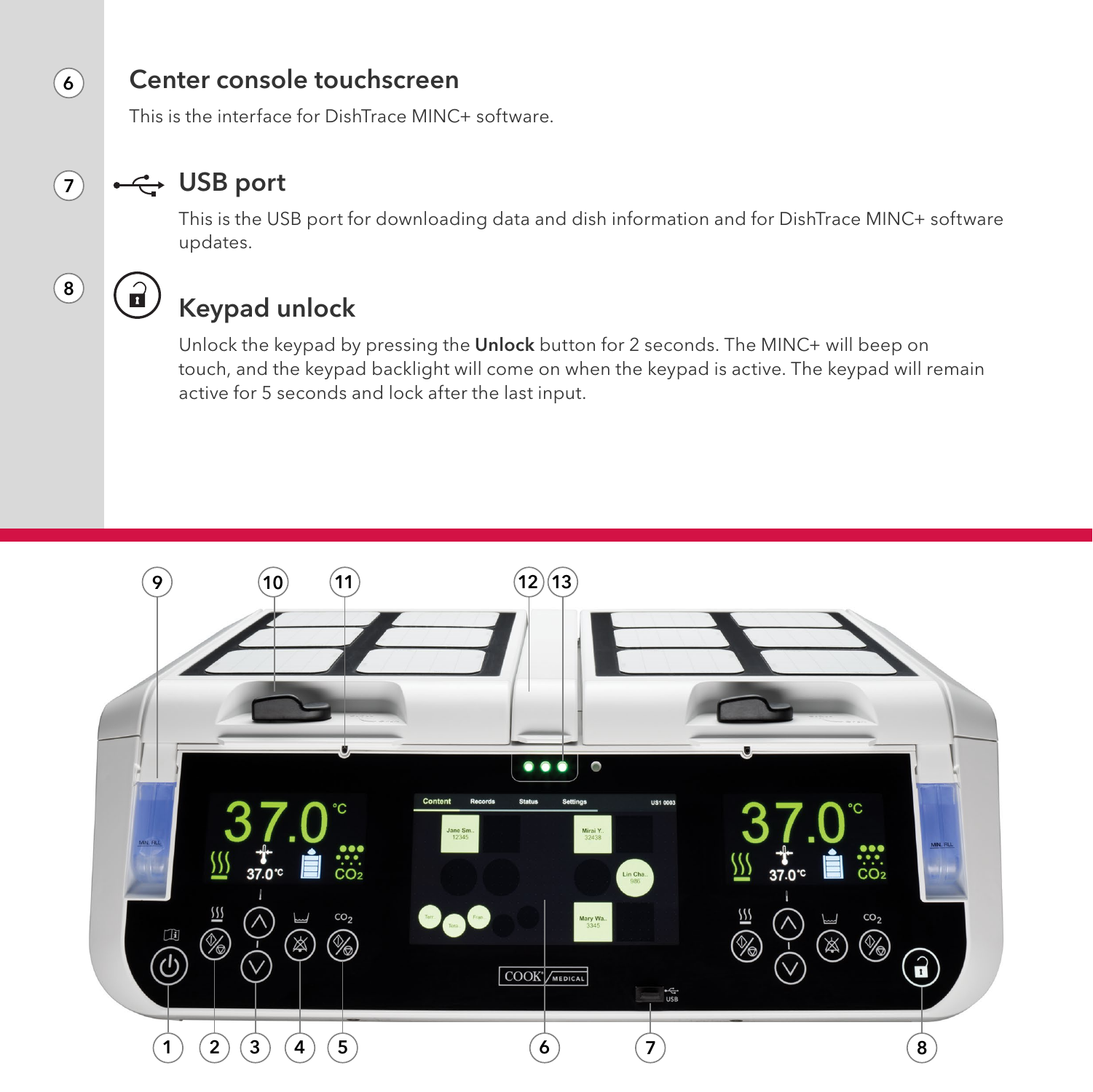#### Humidification flasks

<span id="page-6-0"></span> $\left( 9\right)$ 

 $(11)$ 

 $(10)$ 

A sterile, disposable humidification flask is provided for each incubation chamber. The flasks are backlit to allows users to see the water level and the gas bubbles passing through the water. See the list of humidification flask components and installation instructions in the IFU.

#### Chamber lid latch

A latch secures the lid of each MINC+ incubator chamber.

#### Gas outlet port

A port enables gas to exit each chamber.

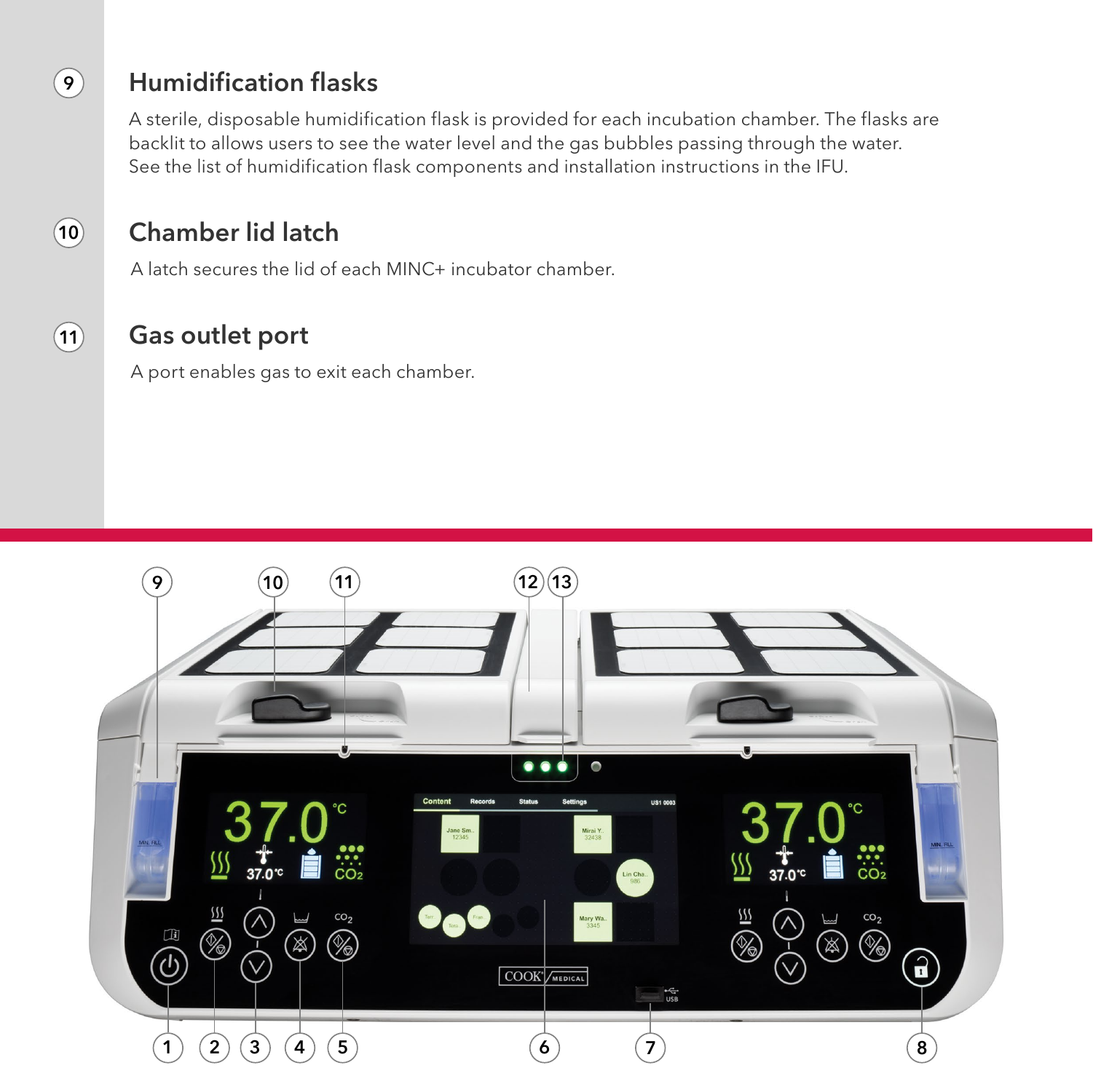#### Media warming chamber (MWC)

This nongassed chamber is used to warm and maintain a stable temperature for test tubes of IVF media and oil. Tubes should be capped while in the media warming chamber.

#### Media warming chamber lights

These lights indicate the MWC temperature status.

- Green indicates that the MWC is within  $\pm$  0.5 °C of the set point temperature.
- Amber indicates that the MWC is equilibrating to temperature or within  $\pm$  0.5 °C to  $\pm$  1 °C of the set point temperature during normal operation.
- Red indicates that the MWC is out of range of the set point temperature by more than  $\pm 1^{\circ}$ C.



 $(13)$ 

<span id="page-7-0"></span> $(12)$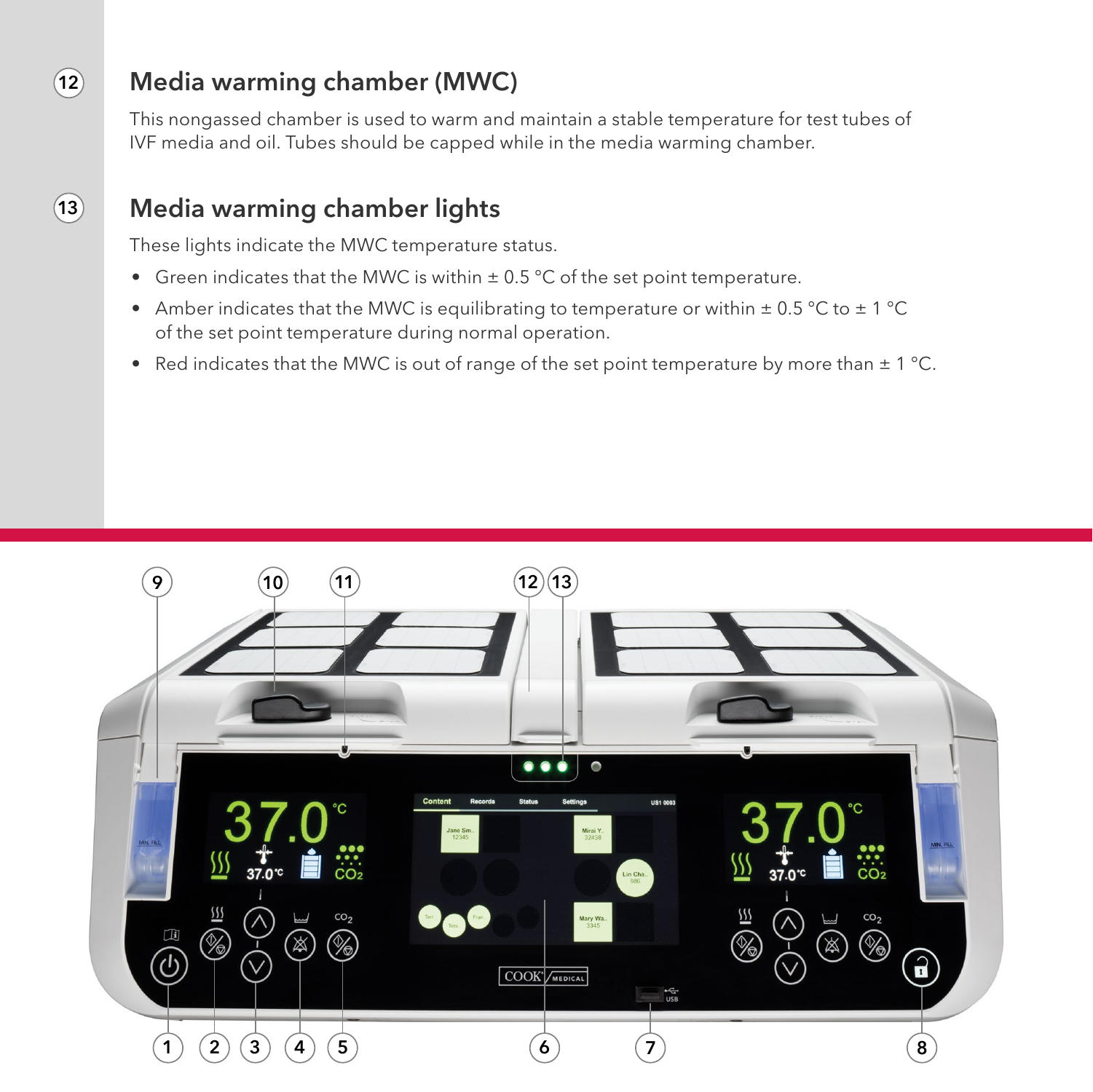#### Humidification flask components

 $(\mathsf{a})$ 

 $\bigodot$ 

 $\bigcirc$ 

 $\bigodot$ 

e

 $\bigodot$ 

 $\circledcirc$ 

- Humidification flask reservoir Humidification flask latch Humidification flask seal housing Humidification flask filter sleeve Disposable funnel Humidification flask T-piece
- Temporary support clip used when filling the flask



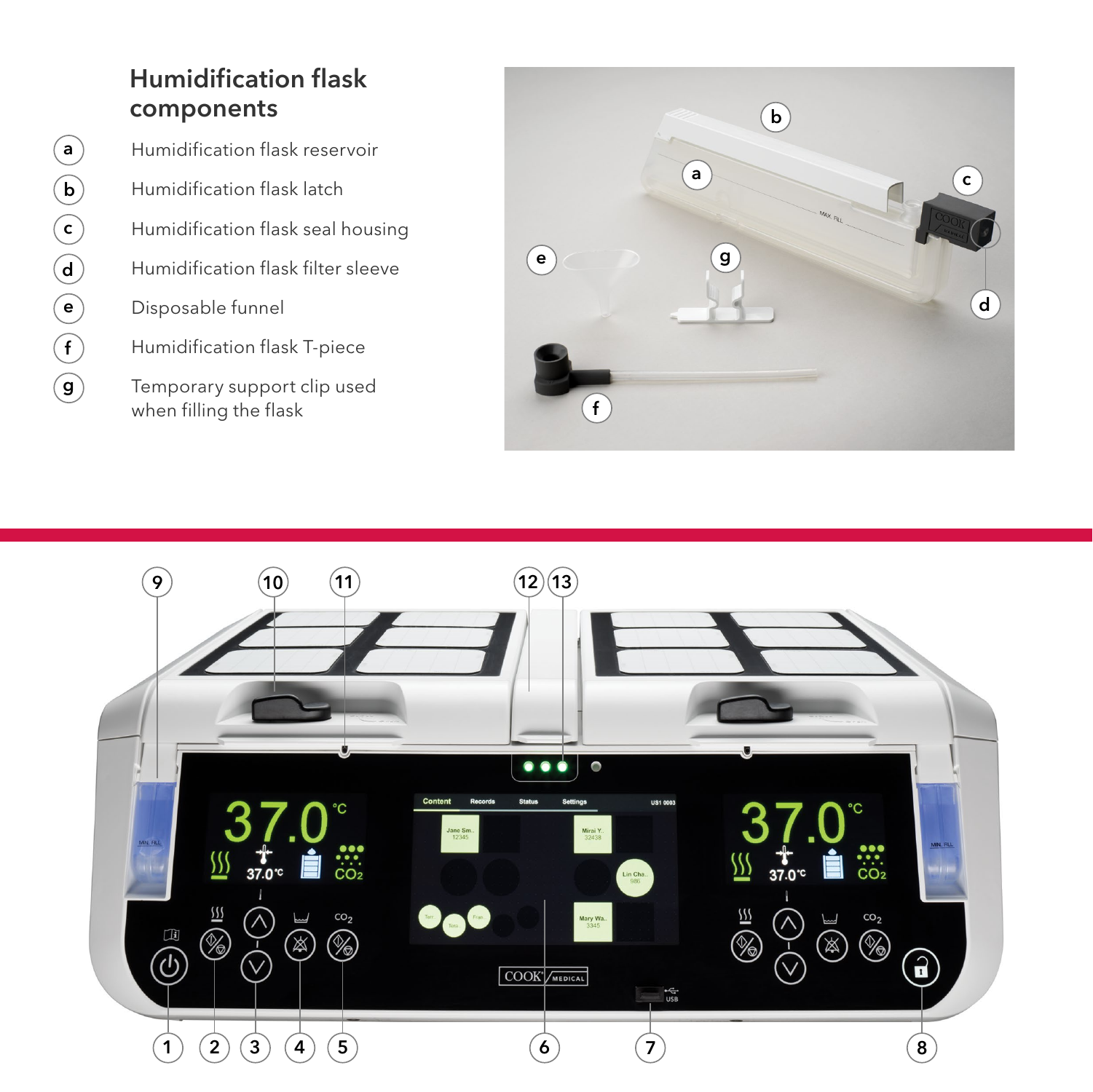#### Humidification flask installation



Please refer to the Instructions for Use (IFU) for detailed indications, contraindications, warnings, and precautions.